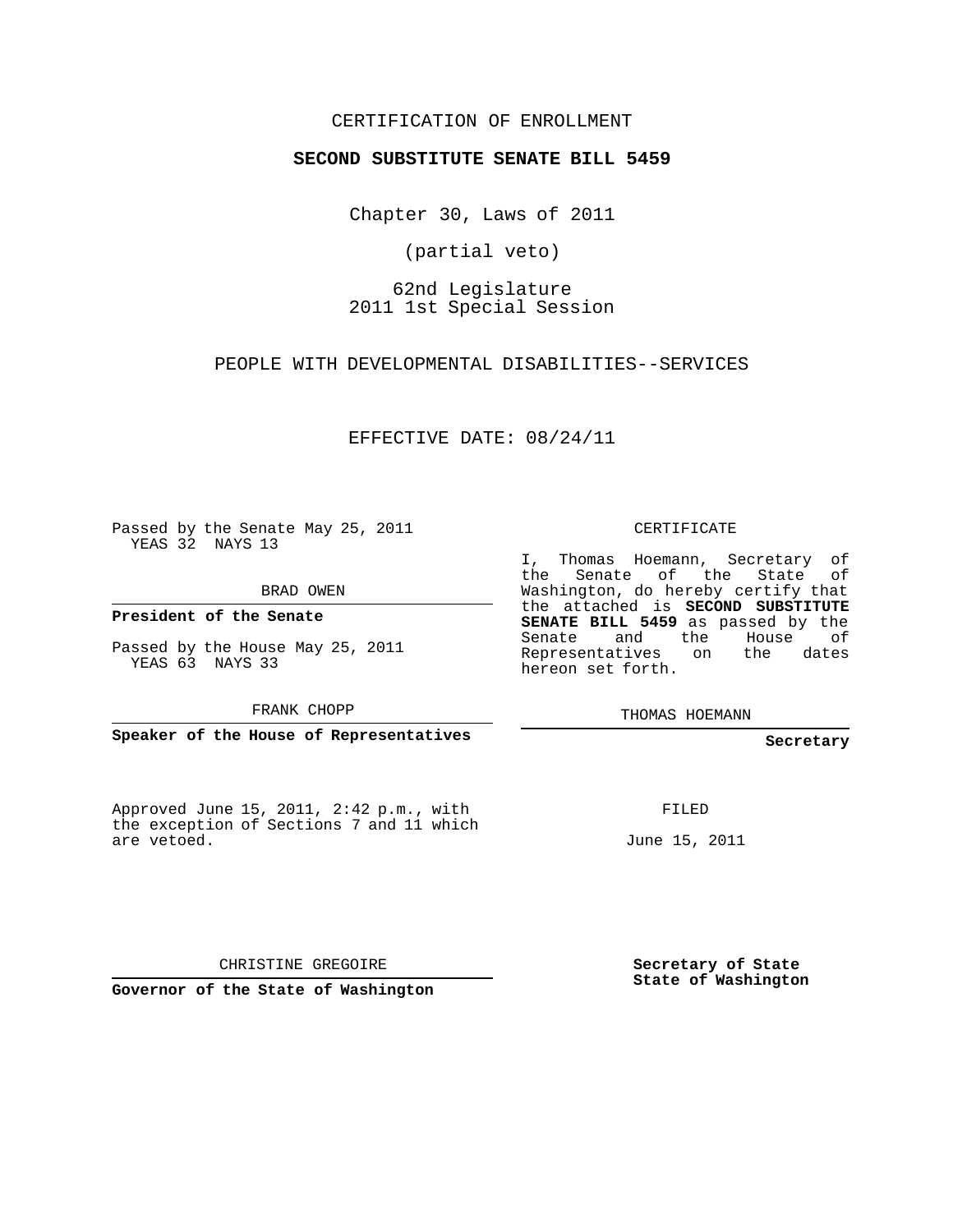## **SECOND SUBSTITUTE SENATE BILL 5459** \_\_\_\_\_\_\_\_\_\_\_\_\_\_\_\_\_\_\_\_\_\_\_\_\_\_\_\_\_\_\_\_\_\_\_\_\_\_\_\_\_\_\_\_\_

\_\_\_\_\_\_\_\_\_\_\_\_\_\_\_\_\_\_\_\_\_\_\_\_\_\_\_\_\_\_\_\_\_\_\_\_\_\_\_\_\_\_\_\_\_

AS AMENDED BY THE HOUSE

Passed Legislature - 2011 1st Special Session

**State of Washington 62nd Legislature 2011 1st Special Session**

**By** Senate Ways & Means (originally sponsored by Senators Kline, Keiser, Regala, and McAuliffe)

READ FIRST TIME 05/19/11.

 AN ACT Relating to services for people with developmental disabilities; amending RCW 71A.10.020, 71A.20.010, 71A.20.020, 71A.18.040, 71A.20.080, and 71A.20.170; adding new sections to chapter 71A.20 RCW; adding a new section to chapter 70.02 RCW; creating new sections; providing an effective date; and declaring an emergency.

BE IT ENACTED BY THE LEGISLATURE OF THE STATE OF WASHINGTON:

NEW SECTION. **Sec. 1.** The legislature finds that:

 (1) A developmental disability is a natural part of human life and the presence of a developmental disability does not diminish a person's rights or the opportunity to participate in the life of the local community;

 (2) The system of services for people with developmental disabilities should provide a balanced range of health, social, and supportive services at home or in other residential settings. The receipt of services should be coordinated so as to minimize administrative cost and service duplication, and eliminate unnecessarily complex system organization;

(3) The public interest would best be served by a broad array of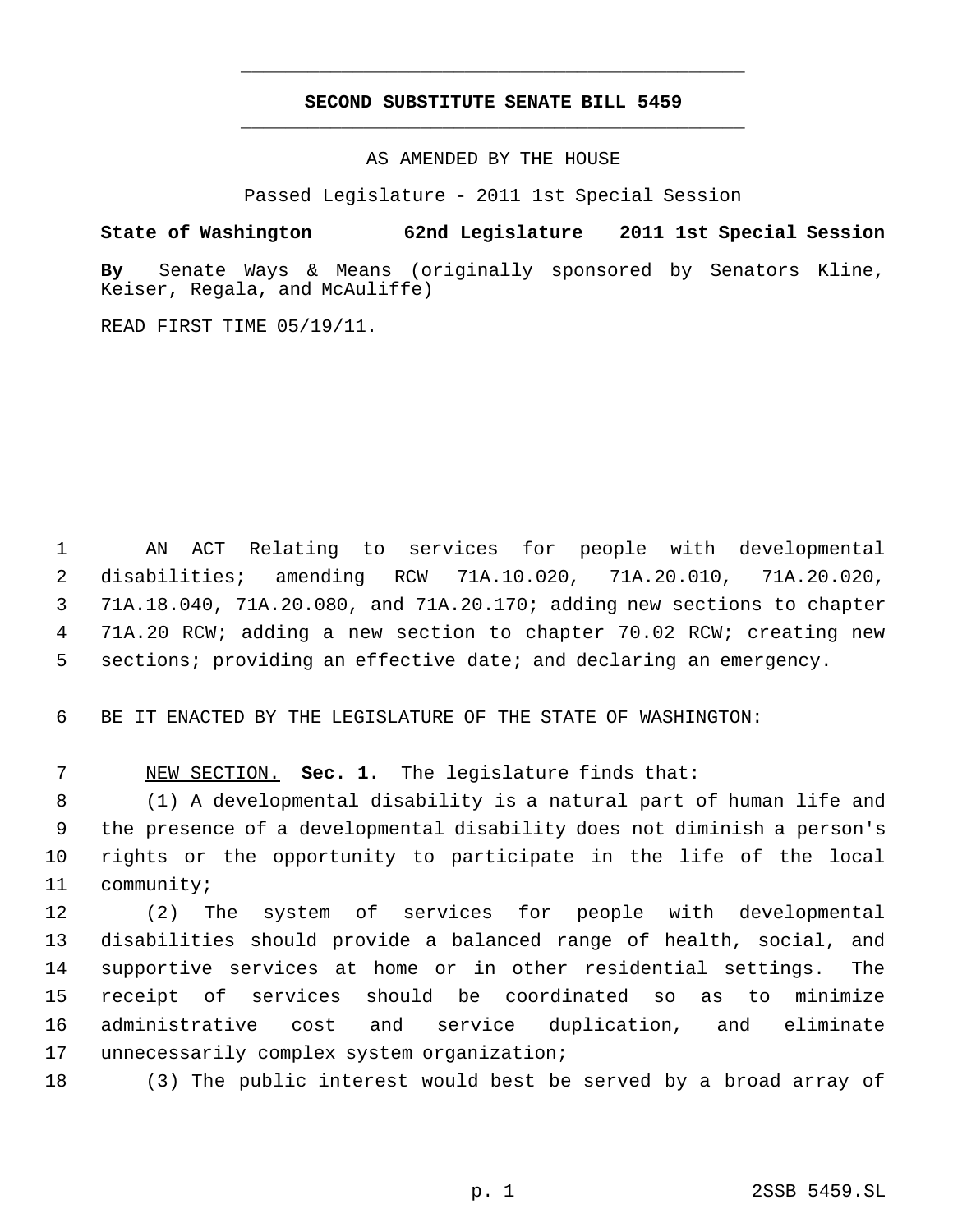services that would support people with developmental disabilities at home or in the community, whenever practicable, and that promote 3 individual autonomy, dignity, and choice;

 (4) In Washington state, people living in residential habilitation centers and their families are satisfied with the services they receive, and deserve to continue receiving services that meet their needs if they choose to receive those services in a community setting;

 (5) As other care options for people with developmental disabilities become more available, the relative need for residential habilitation center beds is likely to decline. The legislature recognizes, however, that residential habilitation centers will continue to be a critical part of the state's long-term care options; and that such services should promote individual dignity, autonomy, and 14 a home-like environment; and

 (6) In a time of fiscal restraint, the state should consider the needs of all persons with developmental disabilities and spend its limited resources in a manner that serves more people, while not compromising the care people require.

NEW SECTION. **Sec. 2.** It is the intent of the legislature that:

 (1) Community-based residential services supporting people with developmental disabilities should be available in the most integrated setting appropriate to individual needs; and

 (2) An extensive transition planning and placement process should be used to ensure that people moving from a residential habilitation center to a community setting have the services and supports needed to meet their assessed health and welfare needs.

 **Sec. 3.** RCW 71A.10.020 and 2010 c 94 s 21 are each amended to read as follows:

 As used in this title, the following terms have the meanings indicated unless the context clearly requires otherwise.

 (1) "Community residential support services," or "community support services," and "in-home services" means one or more of the services listed in RCW 71A.12.040.

 (2) "Crisis stabilization services" means services provided to persons with developmental disabilities who are experiencing behaviors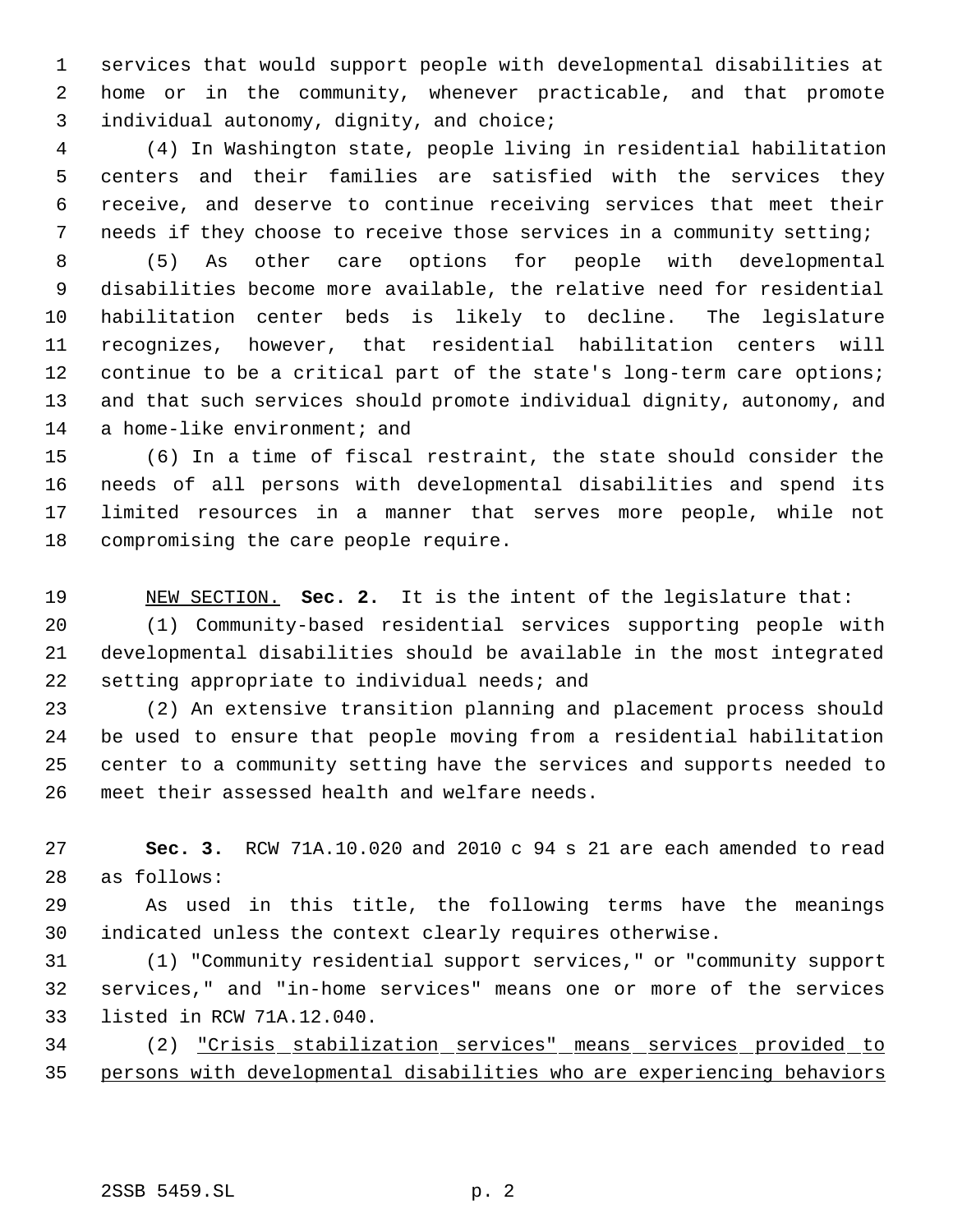1 that jeopardize the safety and stability of their current living situation. Crisis stabilization services include:

 (a) Temporary intensive services and supports, typically not to 4 exceed sixty days, to prevent psychiatric hospitalization, 5 institutional placement, or other out-of-home placement; and

 (b) Services designed to stabilize the person and strengthen their current living situation so the person may continue to safely reside in 8 the community during and beyond the crisis period.

 (3) "Department" means the department of social and health services.

 $((+3))$  (4) "Developmental disability" means a disability attributable to intellectual disability, cerebral palsy, epilepsy, autism, or another neurological or other condition of an individual found by the secretary to be closely related to an intellectual disability or to require treatment similar to that required for individuals with intellectual disabilities, which disability originates before the individual attains age eighteen, which has continued or can be expected to continue indefinitely, and which constitutes a substantial limitation to the individual. By January 1, 1989, the department shall promulgate rules which define neurological or other conditions in a way that is not limited to intelligence quotient scores as the sole determinant of these conditions, and notify the legislature of this action.

24  $((+4))$  (5) "Eligible person" means a person who has been found by the secretary under RCW 71A.16.040 to be eligible for services.

26 ( $(\frac{5}{1})$ ) (6) "Habilitative services" means those services provided by program personnel to assist persons in acquiring and maintaining life skills and to raise their levels of physical, mental, social, and vocational functioning. Habilitative services include education, training for employment, and therapy.

 $((+6))$   $(7)$  "Legal representative" means a parent of a person who is under eighteen years of age, a person's legal guardian, a person's limited guardian when the subject matter is within the scope of the limited guardianship, a person's attorney-at-law, a person's attorney-in-fact, or any other person who is authorized by law to act for another person.

37 ( $(\overline{\{7\}})$  (8) "Notice" or "notification" of an action of the secretary means notice in compliance with RCW 71A.10.060.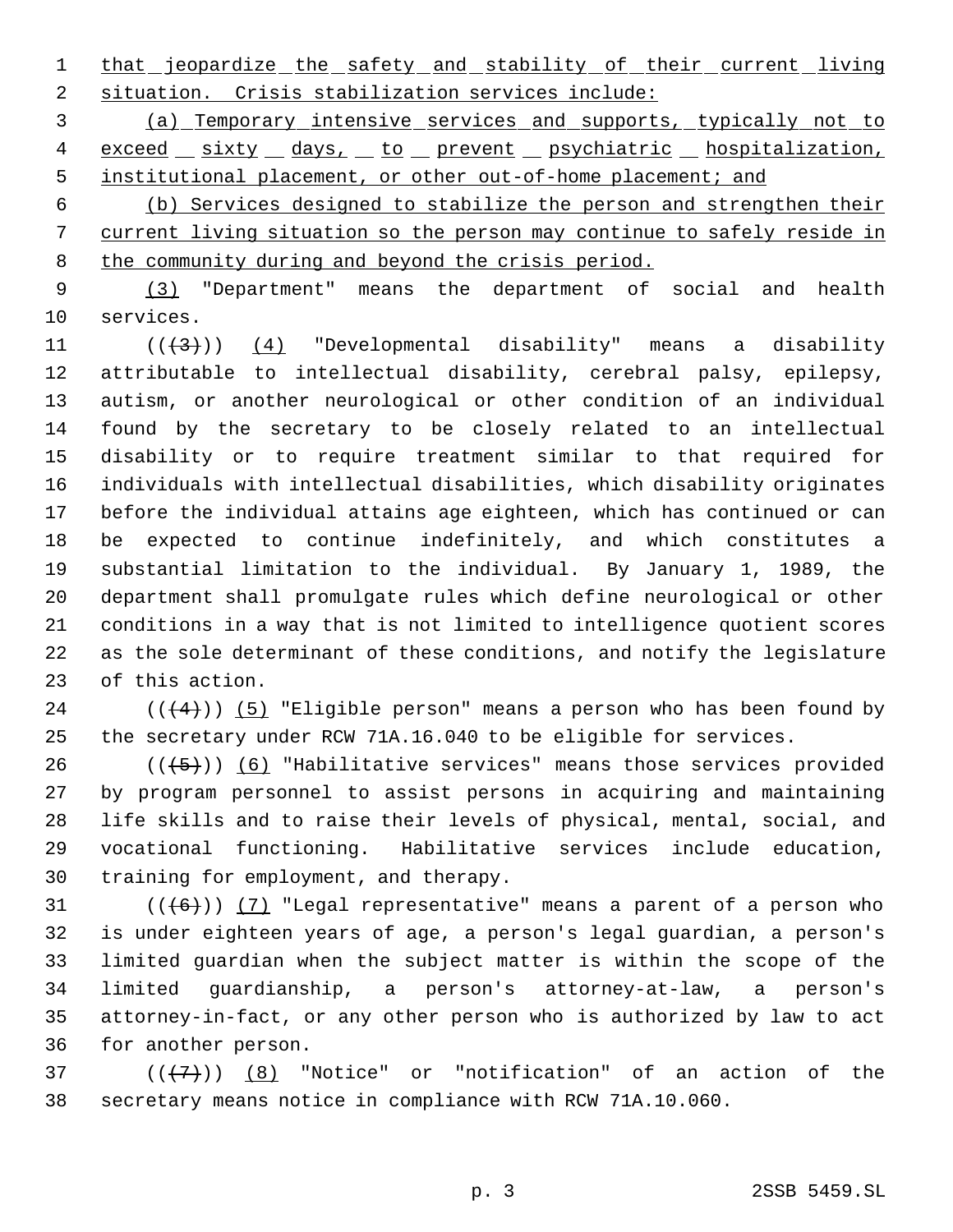1 (((8)) (9) "Residential habilitation center" means a state- operated facility for persons with developmental disabilities governed by chapter 71A.20 RCW.

 (( $\left(\frac{49}{10}\right)$  (10) "Respite services" means relief for families and other caregivers of people with disabilities, typically not to exceed ninety days, to include both in-home and out-of-home respite care on an hourly 7 and daily basis, including twenty-four hour care for several 8 consecutive days. Respite care workers provide supervision, 9 companionship, and personal care services temporarily replacing those 10 provided by the primary caregiver of the person with disabilities. Respite care may include other services needed by the client, including 12 medical care which must be provided by a licensed health care practitioner.

 (11) "Secretary" means the secretary of social and health services or the secretary's designee.

 $((+10))$   $(12)$  "Service" or "services" means services provided by state or local government to carry out this title.

18 (( $(11)$ )) (13) "State-operated living alternative" means programs for community residential services which may include assistance with activities of daily living, behavioral, habilitative, interpersonal, protective, medical, nursing, and mobility supports to individuals who have been assessed by the department as meeting state and federal 23 requirements for eligibility in home and community-based waiver 24 programs for individuals with developmental disabilities. State- operated living alternatives are operated and staffed with state employees.

 (14) "Supported living" means community residential services and housing which may include assistance with activities of daily living, behavioral, habilitative, interpersonal, protective, medical, nursing, and mobility supports provided to individuals with disabilities who have been assessed by the department as meeting state and federal 32 requirements for eligibility in home and community-based waiver programs for individuals with developmental disabilities. Supported living services are provided under contracts with private agencies or with individuals who are not state employees.

 (15) "Vacancy" means an opening at a residential habilitation center, which when filled, would not require the center to exceed its biennially budgeted capacity.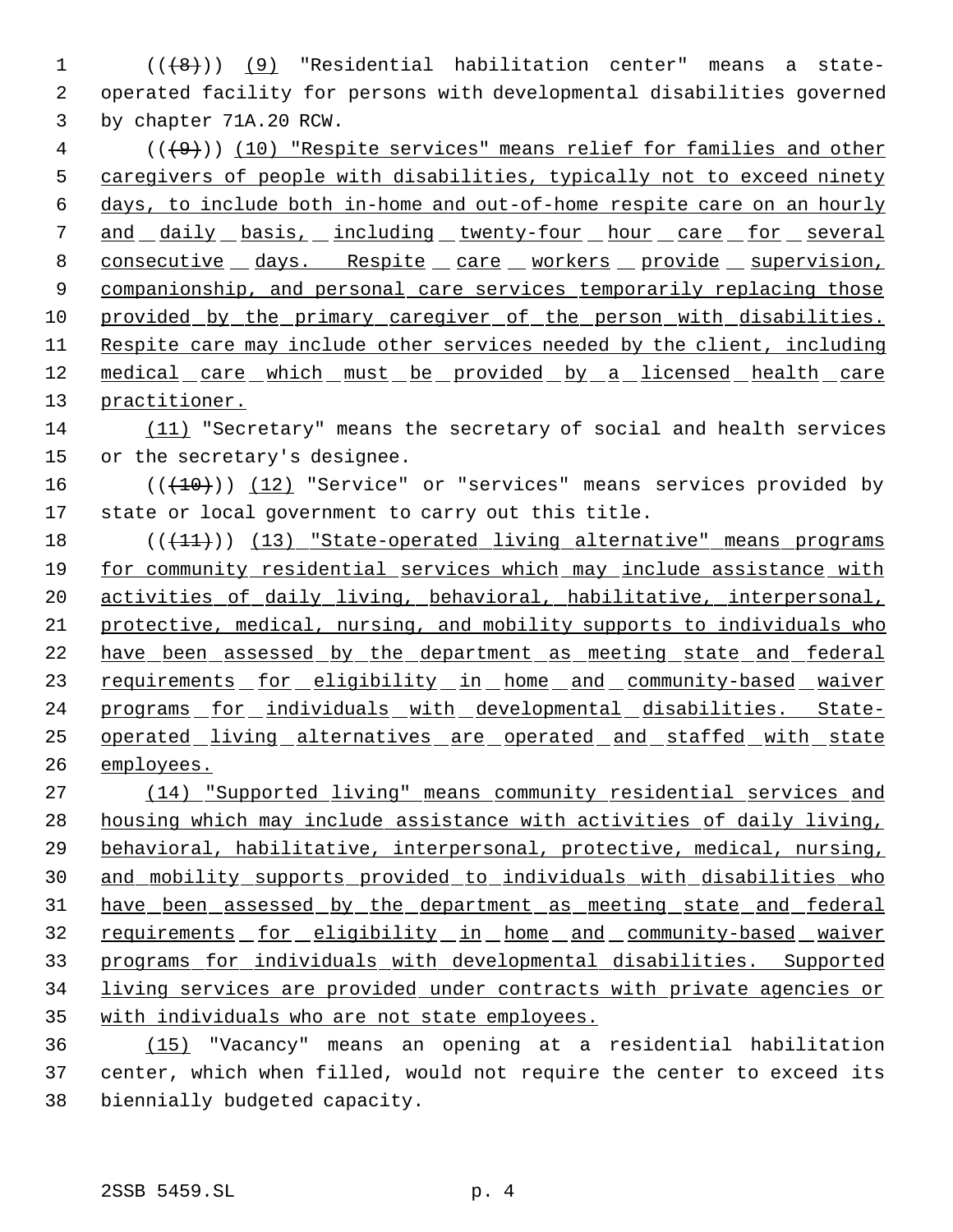**Sec. 4.** RCW 71A.20.010 and 1988 c 176 s 701 are each amended to read as follows:

 (1) This chapter covers the operation of residential habilitation centers. The selection of persons to be served at the centers is governed by chapters 71A.16 and 71A.18 RCW. The purposes of this 6 chapter are: To provide for those ((children and adults)) persons who are exceptional in their needs for care, treatment, and education by reason of developmental disabilities, residential care designed to develop their individual capacities to their optimum; to provide for admittance, withdrawal and discharge from state residential habilitation centers upon application; and to insure a comprehensive program for the education, guidance, care, treatment, and rehabilitation of all persons admitted to residential habilitation centers.

15 (2) Effective no later than July 1, 2012, no person under the age 16 of sixteen years may be admitted to receive services at a residential 17 habilitation center. Effective no later than July 1, 2012, no person under the age of twenty-one years may be admitted to receive services at a residential center, unless there are no service options available 20 in the community to appropriately meet the needs of the individual. Such admission is limited to the provision of short-term respite or crisis stabilization services.

 **Sec. 5.** RCW 71A.20.020 and 1994 c 215 s 1 are each amended to read as follows:

 (1) Except as provided in subsection (2) of this section, the following residential habilitation centers are permanently established to provide services to persons with developmental disabilities: Lakeland Village, located at Medical Lake, Spokane county; Rainier School, located at Buckley, Pierce county; Yakima Valley School, located at Selah, Yakima county; and Fircrest School, located at 31 Seattle, King county((  $\div$  and Frances Haddon Morgan Children's Center, 32 located at Bremerton, Kitsap county)).

 (2) The Yakima Valley School, located at Selah, Yakima county, shall cease to operate as a residential habilitation center when the conditions in section 6(2)(b) are met.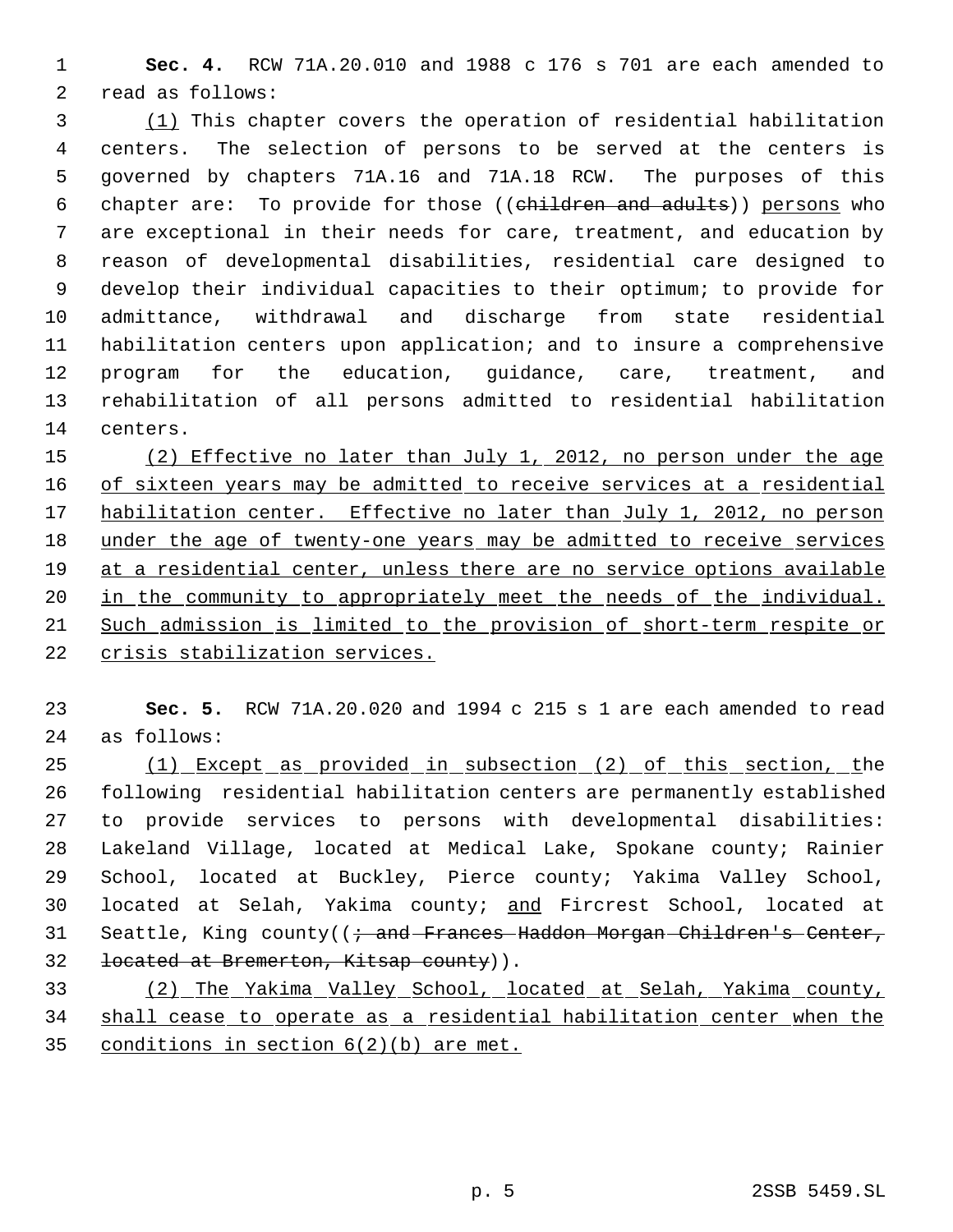NEW SECTION. **Sec. 6.** A new section is added to chapter 71A.20 RCW to read as follows:

(1) By December 31, 2011, the department shall:

 (a) Close Frances Haddon Morgan residential rehabilitation center and relocate current residents consistent with the requirements of section 7 of this act; and

 (b) Establish at least two state operating living alternatives on the campus of the Frances Haddon Morgan center, if residents have chosen to receive care in such a setting and subject to federal requirements related to the receipt of federal medicaid matching funds.

 (2)(a) Upon the effective date of this section, the department shall not permit any new admission to Yakima Valley School unless such admission is limited to the provision of short-term respite or crisis stabilization services. Except as provided in (b) of this subsection, no current permanent resident of Yakima Valley School shall be required or compelled to relocate to a different care setting as a result of this act.

 (b) The Yakima Valley School shall continue to operate as a residential habilitation center until such time that the census of permanent residents has reached sixteen persons. As part of the closure plan, at least two cottages will be converted to state-operated living alternatives, subject to federal requirements related to the receipt of federal medicaid matching funds.

 (3) To assure the successful implementation of subsections (1) and (2) of this section, the department, within available funds:

 (a) Shall establish state-operated living alternatives to provide community residential services to residential habilitation center residents transitioning to the community under this act who prefer a state-operated living alternative. The department shall offer residential habilitation center employees opportunities to work in state-operated living alternatives as they are established;

 (b) May use existing supported living program capacity in the community for former residential habilitation center residents who prefer and choose a supported living program;

 (c) Shall continue to staff and operate at Yakima Valley School crisis stabilization beds and respite service beds at the existing bed capacity as of June 1, 2011, for individuals with developmental disabilities requiring such services;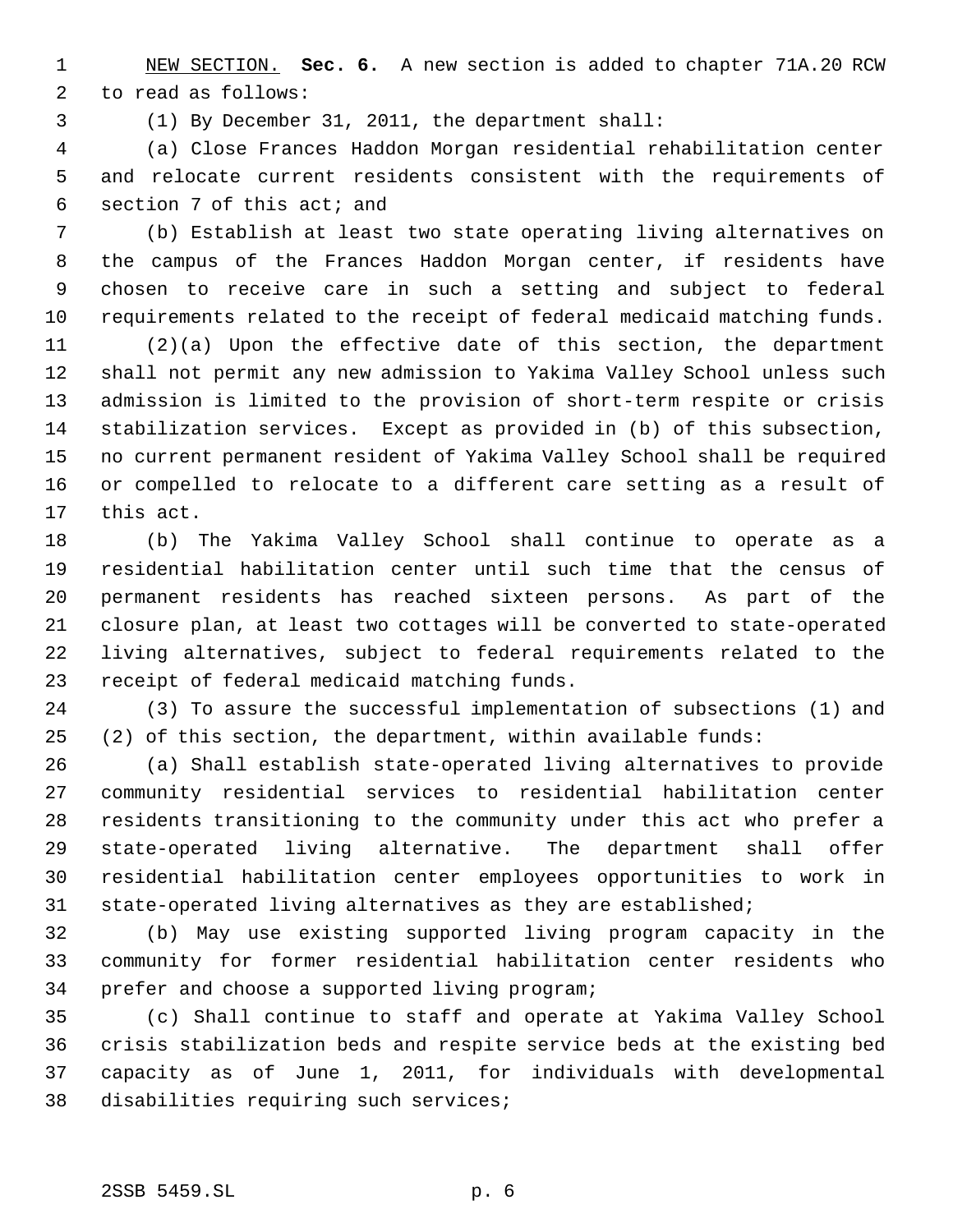(d) Shall establish up to eight state-staffed crisis stabilization beds and up to eight state-staffed respite beds based upon funding provided in the appropriations act and the geographic areas with the greatest need for those services; and

 (e) Shall establish regional or mobile specialty services evenly distributed throughout the state, such as dental care, physical therapy, occupational therapy, and specialized nursing care, which can be made available to former residents of residential habilitation centers and, within available funds, other individuals with developmental disabilities residing in the community.

## *\*NEW SECTION. Sec. 7. A new section is added to chapter 71A.20 RCW to read as follows:*

*The department:*

 *(1) May, within sixty days of admission to a residential habilitation center, ensure that each resident's individual habilitation plan includes a plan for discharge to the community;*

 *(2) Shall use a person-centered approach in developing the discharge plan to assess the resident's needs and identify services the resident requires to successfully transition to the community, including:*

 *(a) Engaging families and guardians of residents by offering family-to-family mentoring provided by family members who themselves experienced moving a family member with developmental disabilities from an institution to the community. The department shall contract with the developmental disabilities council to provide mentoring services;*

 *(b) Employees of the residential habilitation centers and the department providing transition planning for residents. To strengthen continuity of care for residents leaving residential habilitation centers, the department shall provide opportunities for residential habilitation center employees to obtain employment in state-operated living alternatives;*

 *(c) Providing choice of community living options and providers, consistent with federal requirements, including offering to place, with the consent of the resident or his or her guardian, each resident of the residential habilitation center on the appropriate home and community-based waiver, as authorized under 42 U.S.C. Sec. 1396n, and*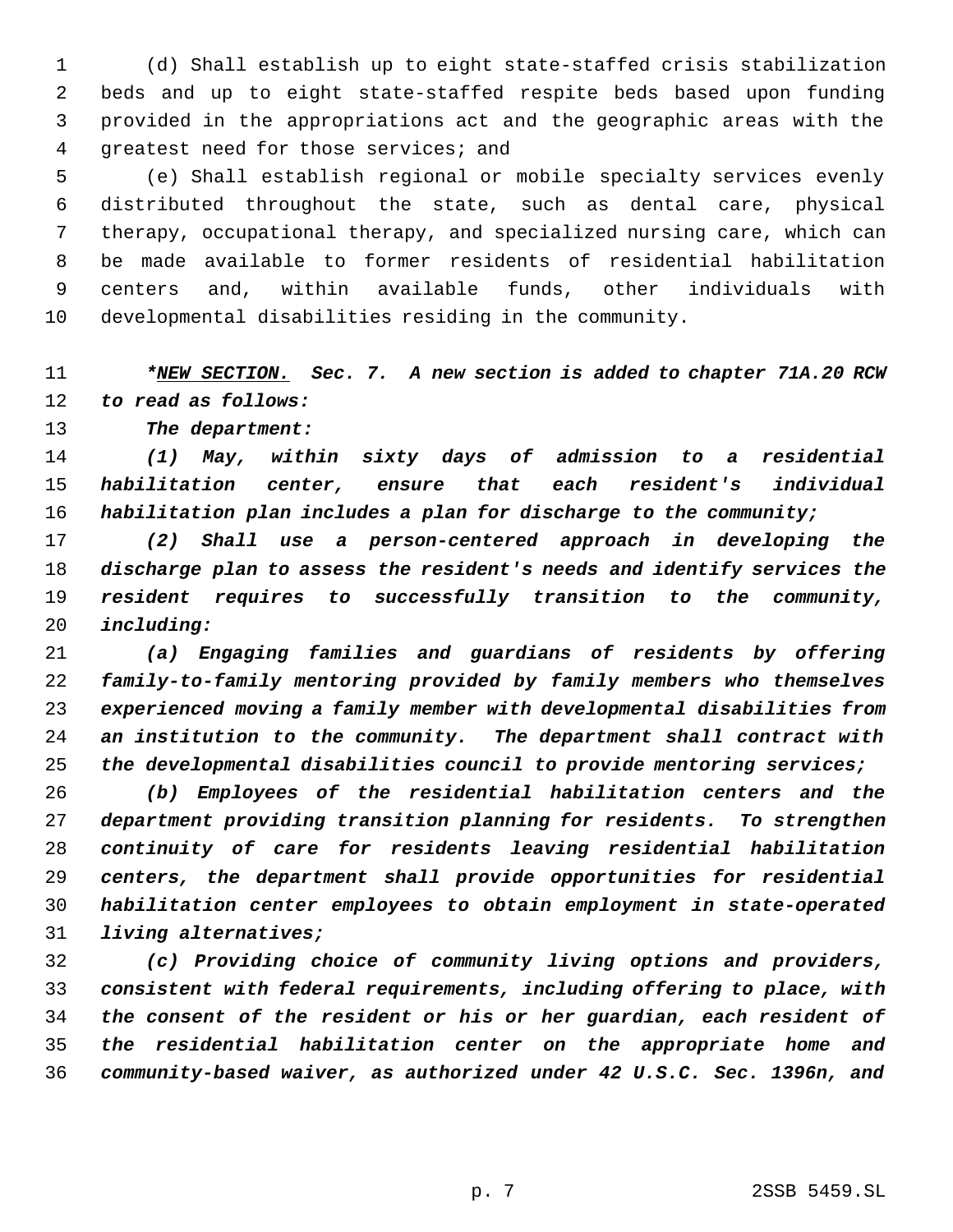*provide continued access to the services that meet his or her assessed needs;*

 *(d) Providing residents and their families or guardians opportunities to visit state-operated living alternatives and supported living options in the community;*

 *(e) Offering residents leaving a residential habilitation center a "right to return" to a residential habilitation center during the first year following their move;*

 *(f) Addressing services in addition to those that will be provided by residential services providers that are necessary to address the resident's assessed needs, including:*

- *(i) Medical services;*
- *(ii) Nursing services;*

*(iii) Dental care;*

*(iv) Behavioral and mental health supports;*

*(v) Habilitation services;*

*(vi) Employment or other day support; and*

 *(vii) Transportation or other supports needed to assist family and friends in maintaining regular contact with the resident;*

 *(3) Shall assure that, prior to discharge from a residential habilitation center, clients continue to be eligible for services for which they have an assessed need;*

 *(4) Shall maximize federal funding for transitioning clients through the roads to community living grant;*

 *(5) Shall limit the ability of a state-operated living alternative to reject clients;*

 *(6) Shall use any savings achieved through efficiencies to extend services, including state-staffed crisis stabilization and respite services, to people with developmental disabilities currently receiving limited or no services; and*

 *(7)(a) Shall employ the quality assurance process currently in use by the department to monitor the adjustment of each resident who leaves a residential habilitation center; and*

 *(b) Convene a work group to review findings from the quality assurance for people moving process and provide feedback on the transition process. The work group shall include representatives of the developmental disabilities council, disability rights Washington,*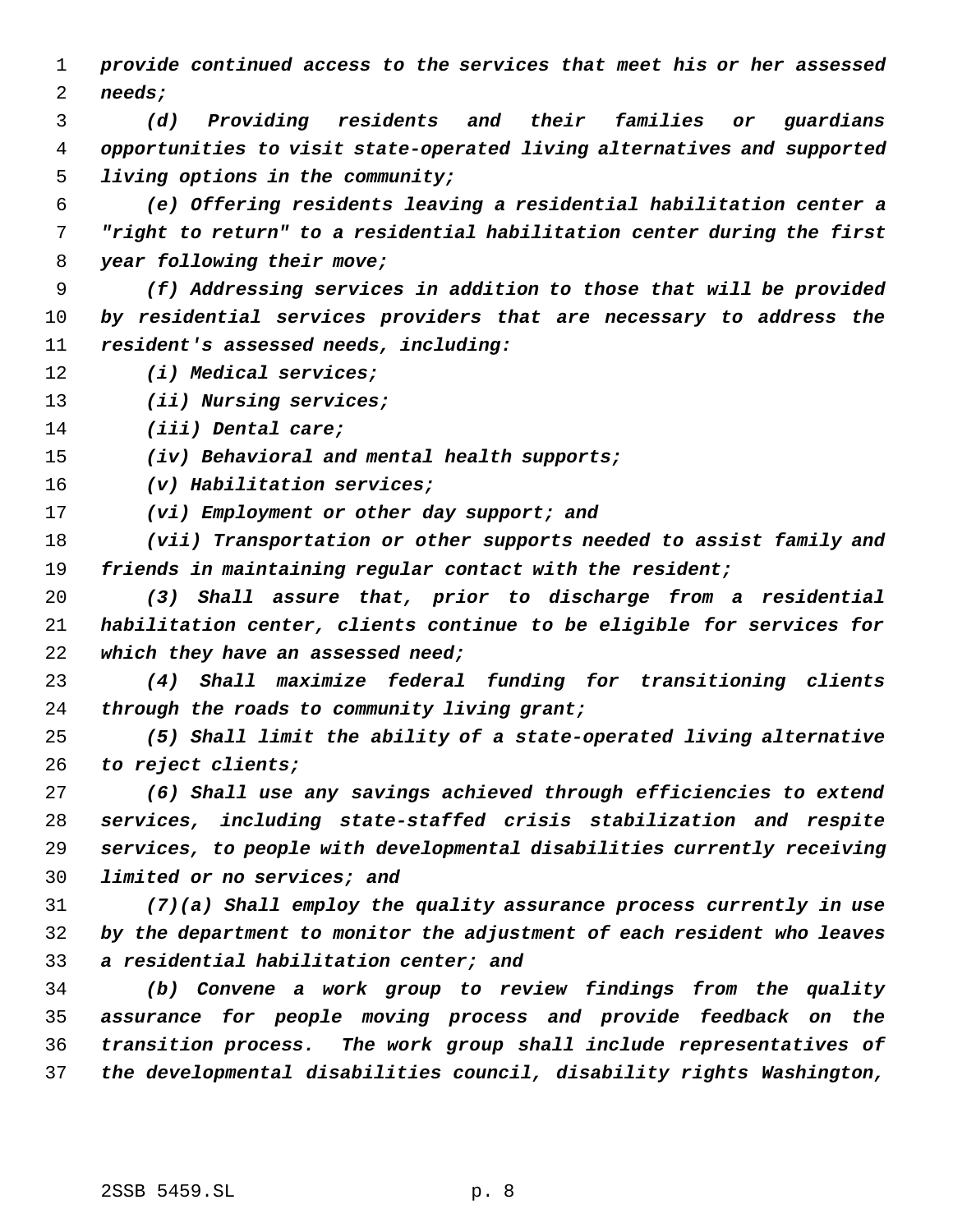*University of Washington center for human development and disability,*

 *providers, and families and advocates of persons with disabilities. \*Sec. 7 was vetoed. See message at end of chapter.*

 NEW SECTION. **Sec. 8.** A new section is added to chapter 70.02 RCW to read as follows:

 (1) A developmental disability service system task force is established.

 (2) The task force shall be convened by September 1, 2011, and consist of the following members:

 (a) Two members of the house of representatives appointed by the speaker of the house of representatives, from different political caucuses;

 (b) Two members of the senate appointed by the president of the 13 senate, from different political caucuses;

(c) The following members appointed by the governor:

(i) Two advocates for people with developmental disabilities;

(ii) A representative from the developmental disabilities council;

 (iii) A representative of families of residents in residential habilitation centers;

 (iv) Two representatives of labor unions representing workers who serve residents in residential habilitation centers;

 (d) The secretary of the department of social and health services 22 or their designee; and

 (e) The secretary of the department of general administration or their designee.

 (3) The members of the task force shall select the chair or cochairs of the task force.

 (4) Staff assistance for the task force will be provided by legislative staff and staff from the agencies listed in subsection (2) of this section.

(5) The task force shall make recommendations on:

 (a) The development of a system of services for persons with developmental disabilities that is consistent with the goals articulated in section 1 of this act;

 (b) The state's long-term needs for residential habilitation center capacity, including the benefits and disadvantages of maintaining one center in eastern Washington and one center in western Washington;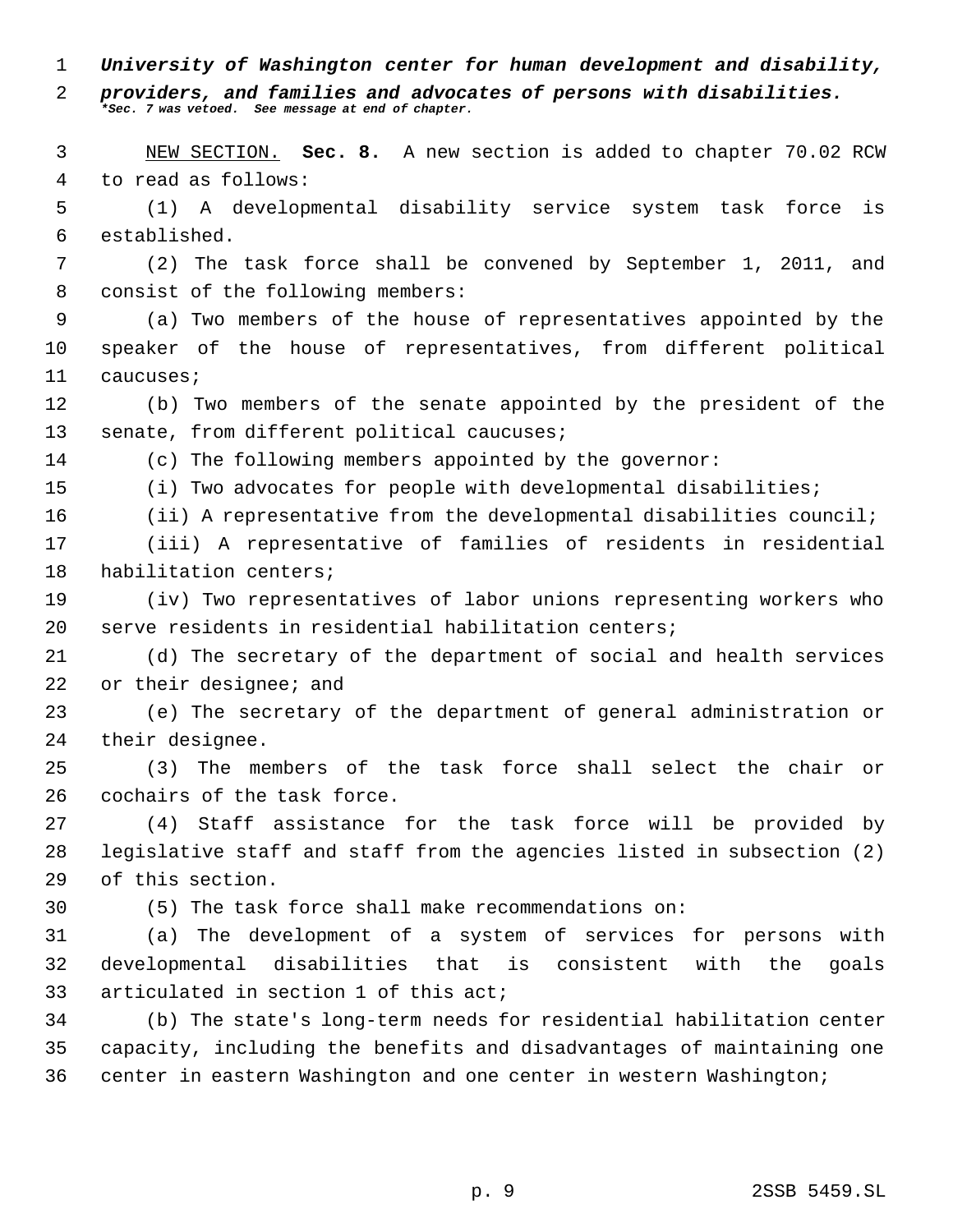(c) A plan for efficient consolidation of institutional capacity, including whether one or more centers should be downsized or closed and, if so, a time frame for closure;

 (d) Mechanisms through which any savings that result from the downsizing, consolidation, or closure of residential habilitation center capacity can be used to create additional community-based capacity;

 (e) Strategies for the use of surplus property that results from 9 the closure of one or more centers;

 (f) Strategies for reframing the mission of Yakima Valley School consistent with this act that consider:

 (i) The opportunity, where cost-effective, to provide medical services, including centers of excellence, to other clients served by 14 the department; and

 (ii) The creation of a treatment team consisting of crisis stabilization and short-term respite services personnel, with the long- term goal of expanding to include the provisions of specialty services such as dental care, physical therapy, occupational therapy, and specialized nursing care to individuals with developmental disabilities residing in the surrounding community.

 (6) The task force shall report their recommendations to the appropriate committees of the legislature by December 1, 2012.

 **Sec. 9.** RCW 71A.18.040 and 1989 c 175 s 142 are each amended to read as follows:

 (1) A person who is receiving a service under this title or the person's legal representative may request the secretary to authorize a service that is available under this title in place of a service that the person is presently receiving.

 (2) The secretary upon receiving a request for change of service shall consult in the manner provided in RCW 71A.10.070 and within ninety days shall determine whether the following criteria are met:

 (a) The alternative plan proposes a less dependent program than the person is participating in under current service;

 (b) The alternative service is appropriate under the goals and objectives of the person's individual service plan;

 (c) The alternative service is not in violation of applicable state and federal law; and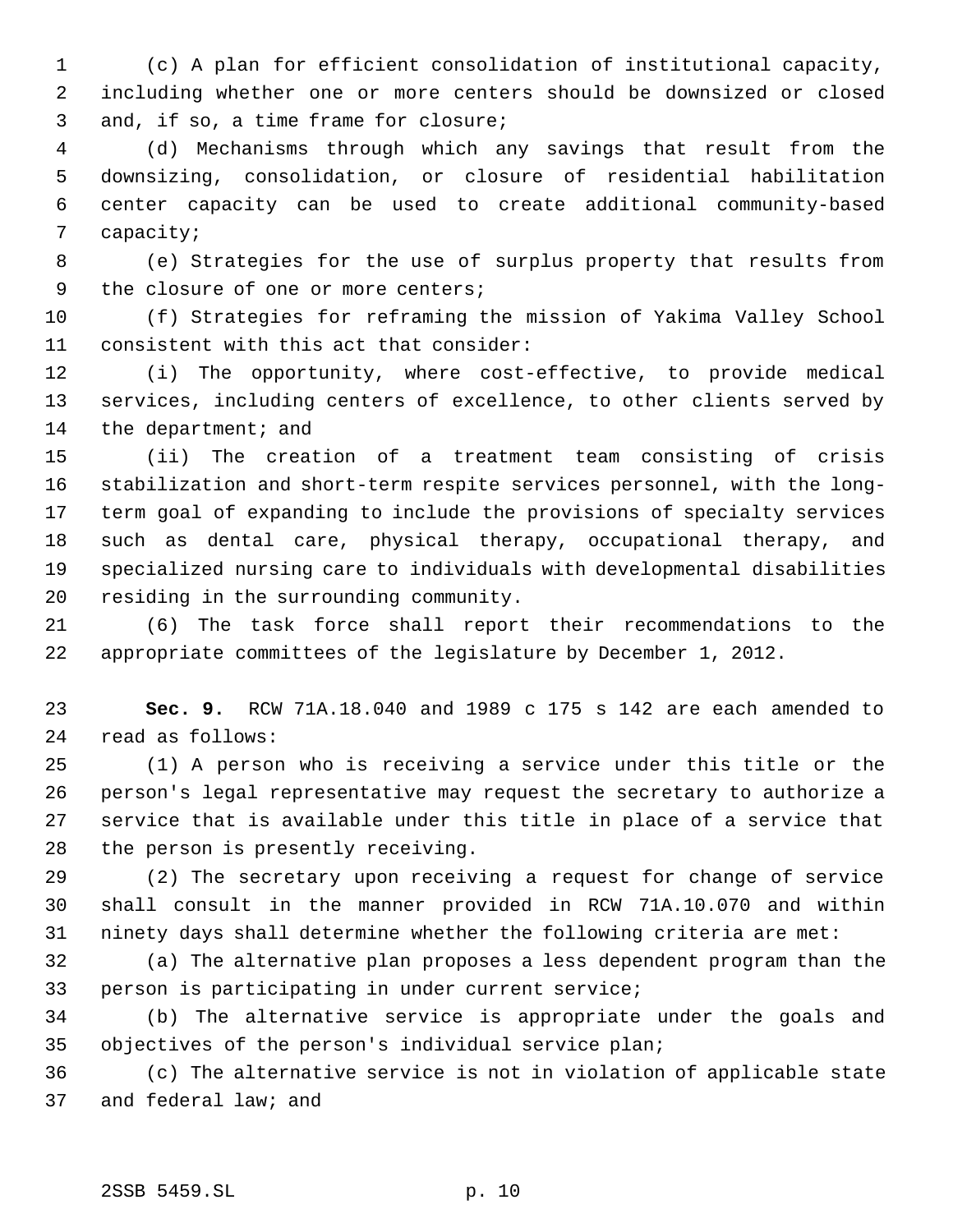(d) The service can reasonably be made available.

 (3) If the requested alternative service meets all of the criteria of subsection (2) of this section, the service shall be authorized as soon as reasonable, but not later than one hundred twenty days after completion of the determination process, unless the secretary determines that:

(a) The alternative plan is more costly than the current plan;

 (b) Current appropriations are not sufficient to implement the alternative service without reducing services to existing clients; or

 (c) Providing alternative service would take precedence over other priorities for delivery of service.

 (4) The secretary shall give notice as provided in RCW 71A.10.060 of the grant of a request for a change of service. The secretary shall give notice as provided in RCW 71A.10.060 of denial of a request for change of service and of the right to an adjudicative proceeding.

 $(5)(a)$  When the secretary has changed service from a residential habilitation center to a setting other than a residential habilitation center, the secretary shall reauthorize service at the residential habilitation center if the secretary in reevaluating the needs of the person finds that the person needs service in a residential habilitation center.

 (b) A person who has moved from a residential habilitation center 23 that has closed to a community-based setting shall be offered a right 24 to return to a residential habilitation center during the first year following their move to the community.

 (6) If the secretary determines that current appropriations are sufficient to deliver additional services without reducing services to persons who are presently receiving services, the secretary is authorized to give persons notice under RCW 71A.10.060 that they may request the services as new services or as changes of services under this section.

 **Sec. 10.** RCW 71A.20.080 and 1989 c 175 s 143 are each amended to read as follows:

34 (1) Whenever in the judgment of the secretary, the treatment and training of any resident of a residential habilitation center has progressed to the point that it is deemed advisable to return such resident to the community, the secretary may grant placement on such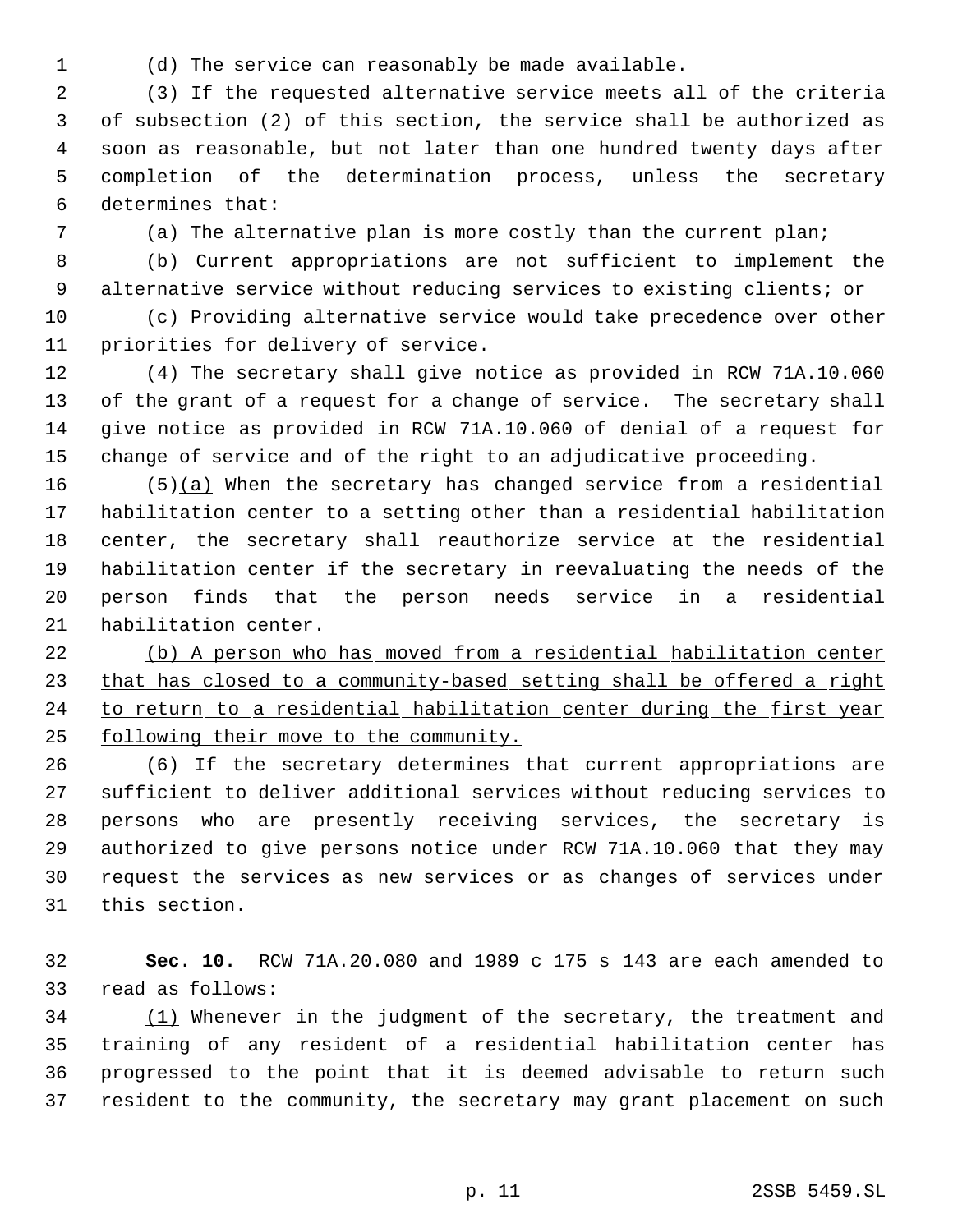terms and conditions as the secretary may deem advisable after consultation in the manner provided in RCW 71A.10.070. The secretary shall give written notice of the decision to return a resident to the community as provided in RCW 71A.10.060. The notice must include a statement advising the recipient of the right to an adjudicative proceeding under RCW 71A.10.050 and the time limits for filing an application for an adjudicative proceeding. The notice must also include a statement advising the recipient of the right to judicial review of an adverse adjudicative order as provided in chapter 34.05 RCW.

 (2) A placement decision shall not be implemented at any level during any period during which an appeal can be taken or while an appeal is pending and undecided, unless authorized by court order so long as the appeal is being diligently pursued.

15 ((The department of social and health services shall periodically 16 evaluate at reasonable intervals the adjustment of the resident to the 17 specific - placement - to - determine - whether - the - resident - should - be continued in the placement or returned to the institution or given a different placement.))

 *\*NEW SECTION. Sec. 11. A new section is added to chapter 71A.20 RCW to read as follows:*

 *Beginning November 1, 2012, and annually thereafter, the department shall submit information to the appropriate committees of the legislature regarding persons who have transitioned from residential habilitation centers to the community, for the first two years following each person's new placement, including:*

*(1) Progress toward meeting the requirements of this act;*

*(2) Client and guardian satisfaction with services;*

 *(3) Stability of placement and provider turnover, including information on returns to a residential habilitation center under section 7(2)(e) of this act;*

*(4) Safety and health outcomes;*

 *(5) Types of services received by clients transitioned to the community; and*

 *(6) Continued accessibility of former residents to family. \*Sec. 11 was vetoed. See message at end of chapter.*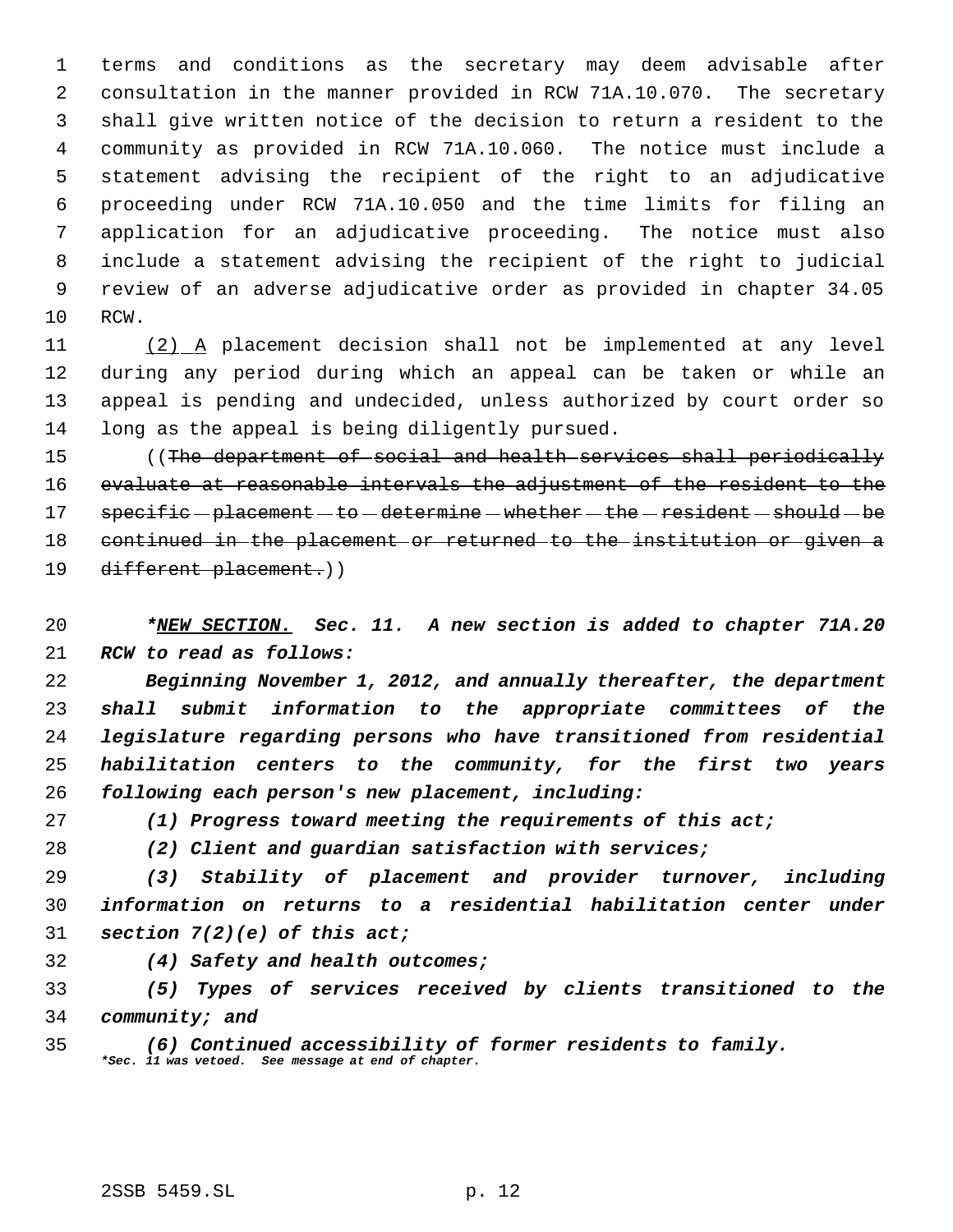**Sec. 12.** RCW 71A.20.170 and 2008 c 265 s 1 are each amended to read as follows:

 (1) The developmental disabilities community trust account is created in the state treasury. All net proceeds from the use of excess property identified in the 2002 joint legislative audit and review committee capital study or other studies of the division of developmental disabilities residential habilitation centers ((at 8 Lakeland Village, Yakima Valley school, Francis Haddon Morgan Center, 9 and Rainier school)) that would not impact current residential habilitation center operations must be deposited into the account.

 (2) Proceeds may come from the lease of the land, conservation easements, sale of timber, or other activities short of sale of the 13 property, except as permitted under section 7 of this act.

 (3) "Excess property" includes that portion of the property at Rainier school previously under the cognizance and control of Washington State University for use as a dairy/forage research facility.

 (4) Only investment income from the principal of the proceeds deposited into the trust account may be spent from the account. For purposes of this section, "investment income" includes lease payments, rent payments, or other periodic payments deposited into the trust account. For purposes of this section, "principal" is the actual excess land from which proceeds are assigned to the trust account.

 (5) Moneys in the account may be spent only after appropriation. Expenditures from the account shall be used exclusively to provide family support and/or employment/day services to eligible persons with developmental disabilities who can be served by community-based developmental disability services. It is the intent of the legislature that the account should not be used to replace, supplant, or reduce existing appropriations.

 (6) The account shall be known as the Dan Thompson memorial developmental disabilities community trust account.

 NEW SECTION. **Sec. 13.** If any provision of this act or its application to any person or circumstance is held invalid, the remainder of the act or the application of the provision to other persons or circumstances is not affected.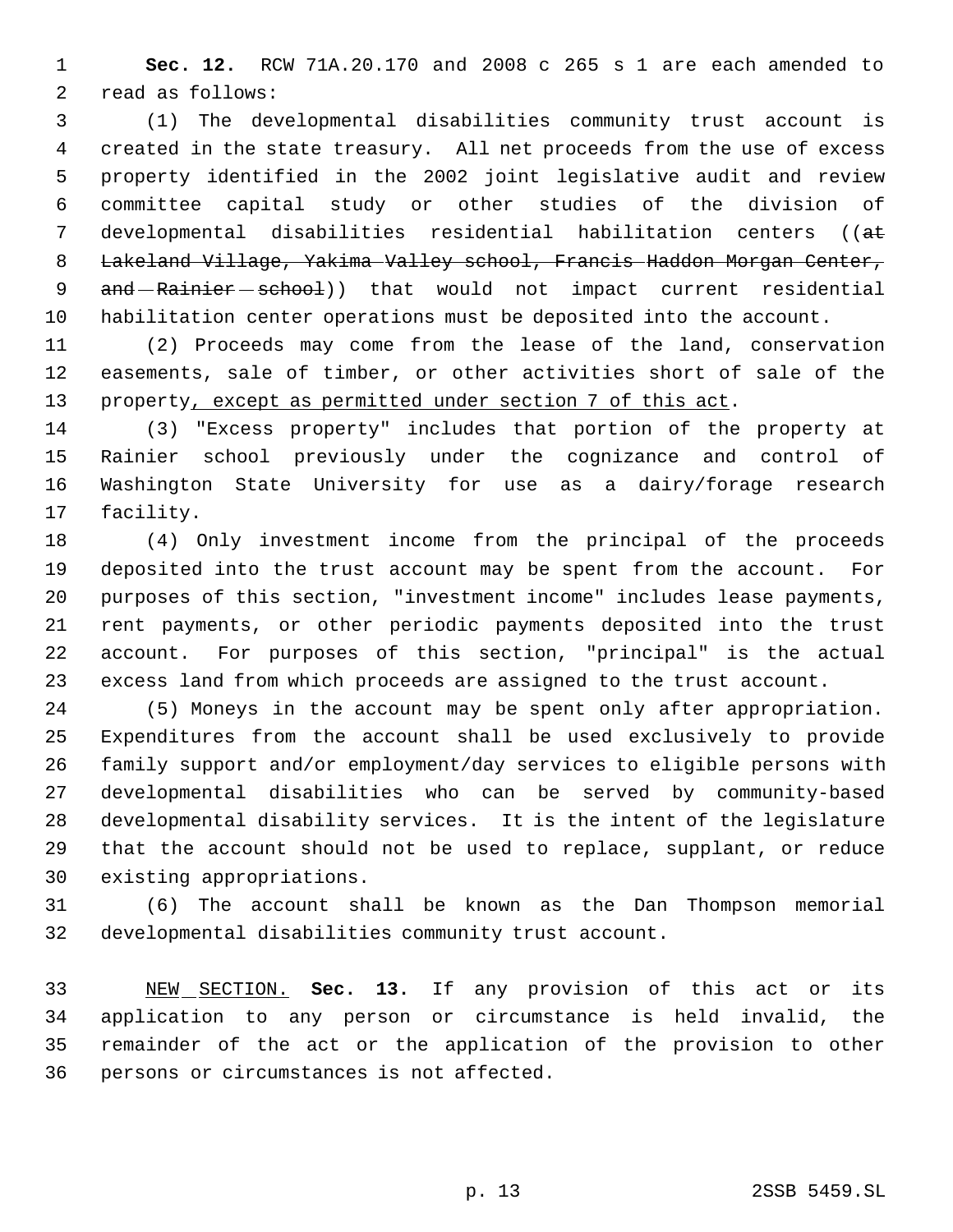NEW SECTION. **Sec. 14.** If any part of this act is found to be in conflict with federal requirements that are a prescribed condition to the allocation of federal funds to the state, the conflicting part of this act is inoperative solely to the extent of the conflict and with respect to the agencies directly affected, and this finding does not affect the operation of the remainder of this act in its application to the agencies concerned. Rules adopted under this act must meet federal requirements that are a necessary condition to the receipt of federal funds by the state.

10 NEW SECTION. **Sec. 15.** Section 7 of this act is necessary for the 11 immediate preservation of the public peace, health, or safety, or 12 support of the state government and its existing public institutions,

13 and takes effect June 30, 2011.

Passed by the Senate May 25, 2011. Passed by the House May 25, 2011. Approved by the Governor June 15, 2011, with the exception of certain items that were vetoed. Filed in Office of Secretary of State June 15, 2011.

Note: Governor's explanation of partial veto is as follows: "I am returning, without my approval as to Sections 7 and 11, Second

Substitute Senate Bill 5459 entitled:

"AN ACT Relating to services for people with developmental disabilities."

This bill makes a number of changes that address the increased provision of services to persons with developmental disabilities in community settings. It reduces admissions to residential community settings. It reduces admissions to habilitation centers, closes the Frances Haddon Morgan Center by December 31, 2011, provides for relocation and alternatives, and strengthens the array of support available in communities.

Section 7 of this bill mandates that the Department of Social and Health Services provide a series of processes and services that assist successful client transitions into the community. Most provisions in this section are current practices within the Department, including the following: person-centered approaches to discharge plans, family mentoring, offering residential habilitation center employees<br>opportunities for employment in community settings, offering for employment in community settings, offering residents leaving a residential habilitation center the ability to return, and maximizing federal funding. Approval of Section 7 is not required to implement these approaches. However, Section 7(2)(f) (vii) could be interpreted to mandate that the Department provide new transportation services and other supports to assist family and friends in maintaining regular contact with residents who have moved out of a residential habilitation center. While I agree that clients should maintain contact with their family and friends, this subsection could create a broad, undefined requirement that is also unfunded. The type, frequency, and costs of transportation are not easily assessed. Because these unknown elements present serious concerns about unanticipated fiscal impacts, I am vetoing Section 7.